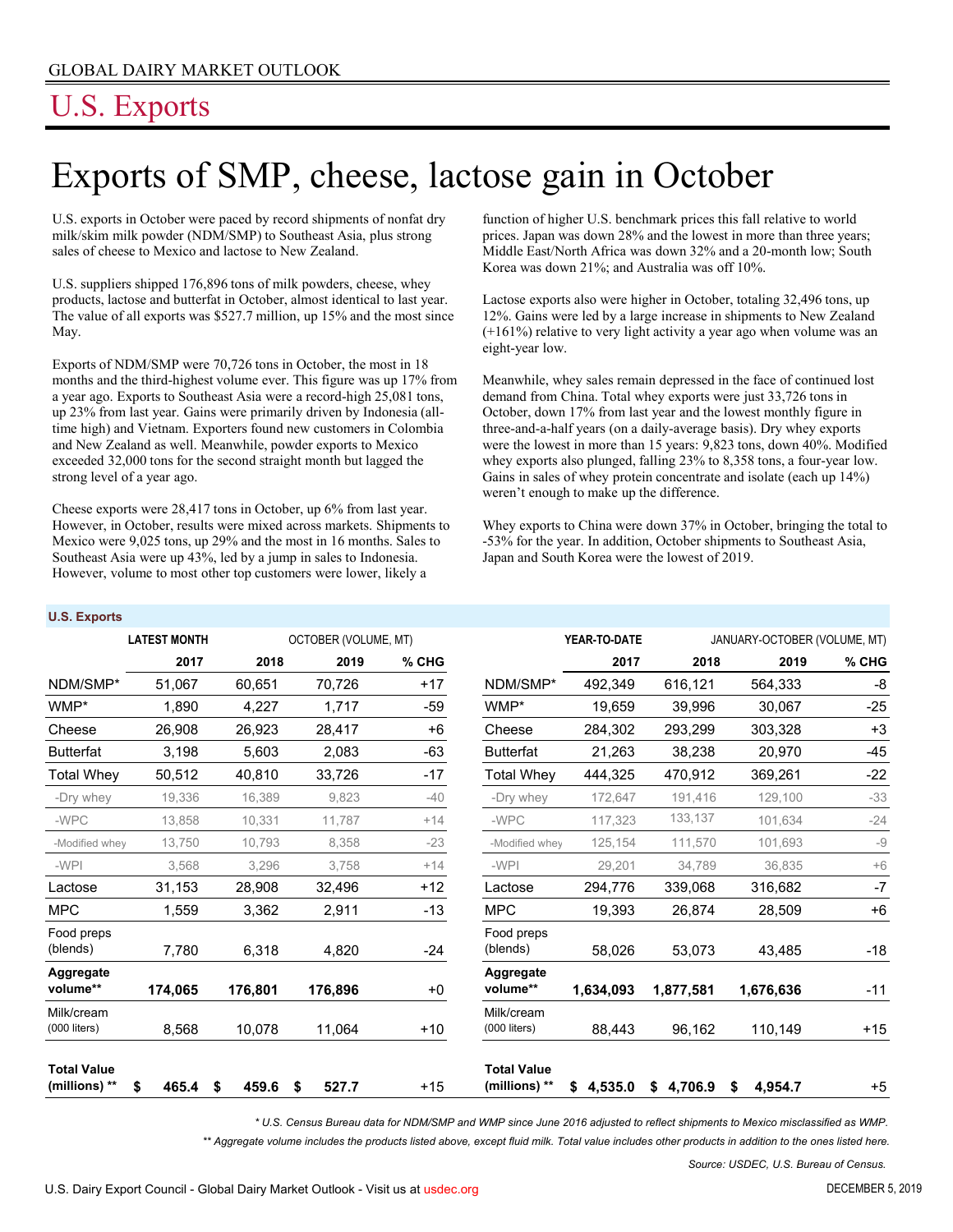## U.S. Exports

**U.S. EXPORTS** VOLUME AND VALUE



\* Volume includes SMP, WMP, MPC, whey, cheese, butterfat, lactose

### **U.S. EXPORTS AND IMPORTS AS A PERCENT OF MILK PRODUCTION**



### **U.S. DAIRY EXPORTS, TOP 10 MARKETS U.S. EXPORTS AS % OF PRODUCTION**

| (million \$)             |    | Oct 19 | vs. yr ago |  |  |
|--------------------------|----|--------|------------|--|--|
| Mexico                   | \$ | 153.6  | $+19%$     |  |  |
| Southeast Asia           |    | 95.1   | $+28%$     |  |  |
| Canada                   |    | 58.5   | $+19%$     |  |  |
| China                    |    | 26.9   | -18%       |  |  |
| South America            |    | 26.2   | $+40%$     |  |  |
| Oceania                  |    | 25.2   | $+26%$     |  |  |
| So. Korea                |    | 23.0   | $-10%$     |  |  |
| Caribbean                |    | 21.5   | $+29%$     |  |  |
| Middle East/North Africa |    | 17.4   | $-10%$     |  |  |
| Japan                    |    | 17.0   | $-20%$     |  |  |

| (million \$)   | Oct 19 |       | vs. yr ago |                   | October | yr ago  | Jan-Oct 19 | yr ago |
|----------------|--------|-------|------------|-------------------|---------|---------|------------|--------|
| Mexico         |        | 153.6 | $+19%$     | NDM/SMP           | 87%     | 79%     | 63%        | 69%    |
| Southeast Asia |        | 95.1  | $+28%$     | Total cheese      | 5.5%    | $5.1\%$ | 6.1%       | 6.0%   |
| Canada         |        | 58.5  | $+19%$     | <b>Butterfat</b>  | 2.9%    | 8.3%    | 2.9%       | 5.4%   |
| China          |        | 26.9  | $-18%$     | Dry sweet whey    | 24%     | 43%     | 35%        | 49%    |
| South America  |        | 26.2  | $+40%$     | Lactose           | 74%     | 71%     | 67%        | 79%    |
| Oceania        |        | 25.2  | +26%       | Total milk solids | 15.2%   | 15.3%   | 14.4%      | 16.3%  |

### **ACCESS U.S. EXPORT DATA ONLINE**

*Visit usdec.org/research-and-data/market-data/us-export-data*

*Source: USDEC, National Milk Producers Federation, U.S. Bureau of Census.*